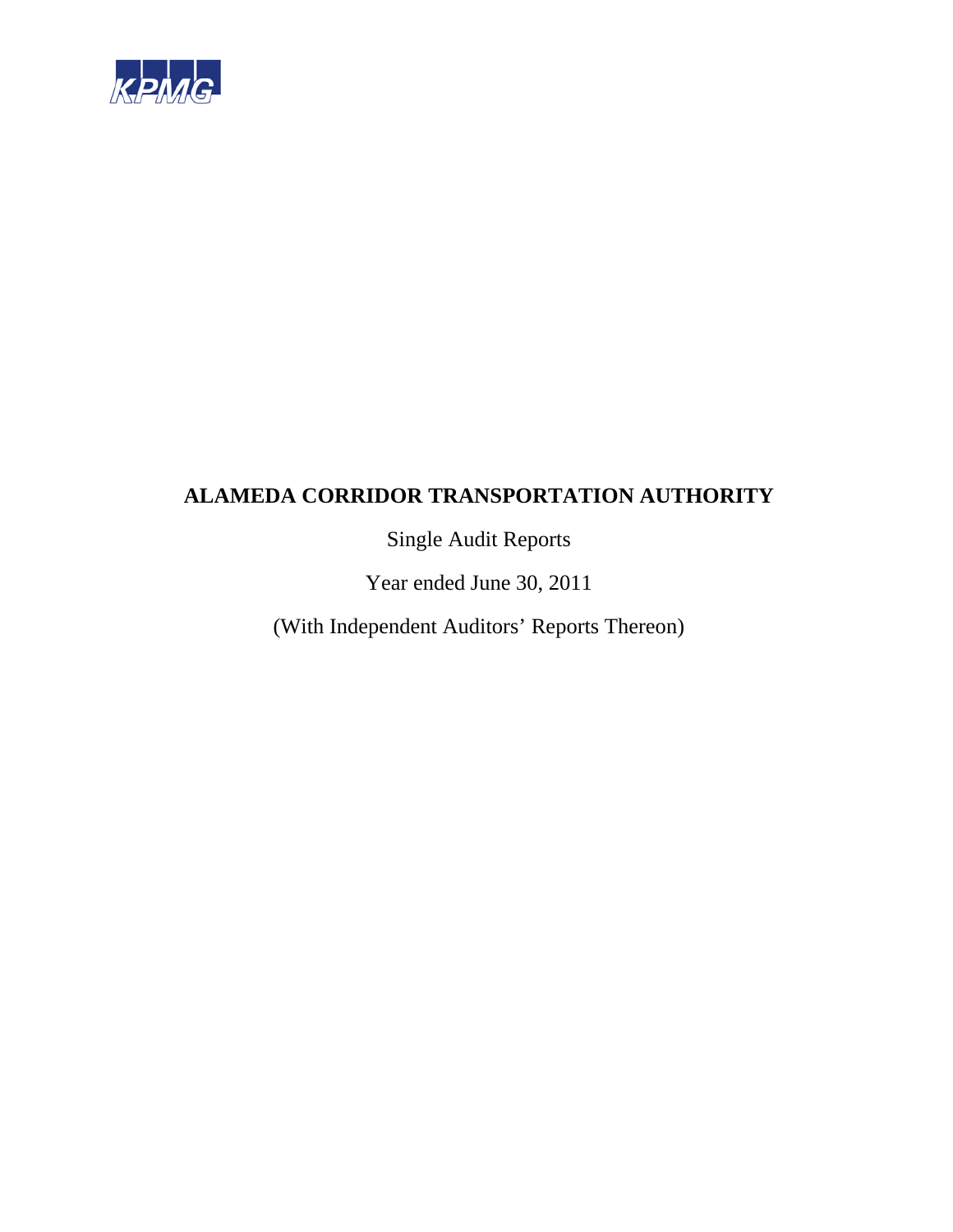# **Table of Contents**

|                                                                                                                                                                                                                     | Page |
|---------------------------------------------------------------------------------------------------------------------------------------------------------------------------------------------------------------------|------|
| Report on Internal Control over Financial Reporting and on Compliance and Other Matters<br>Based on an Audit of Financial Statements Performed in accordance with Government<br><b>Auditing Standards</b>           |      |
| Independent Auditors' Report on Compliance with Requirements That Could Have a Direct and<br>Material Effect on Each Major Program and on Internal Control over Compliance in<br>Accordance with OMB Circular A-133 | 3    |
| Schedule of Expenditures of Federal Awards                                                                                                                                                                          | 5    |
| Notes to Schedule of Expenditures of Federal Awards                                                                                                                                                                 | 6    |
| Schedule of Findings and Questioned Costs                                                                                                                                                                           | 7    |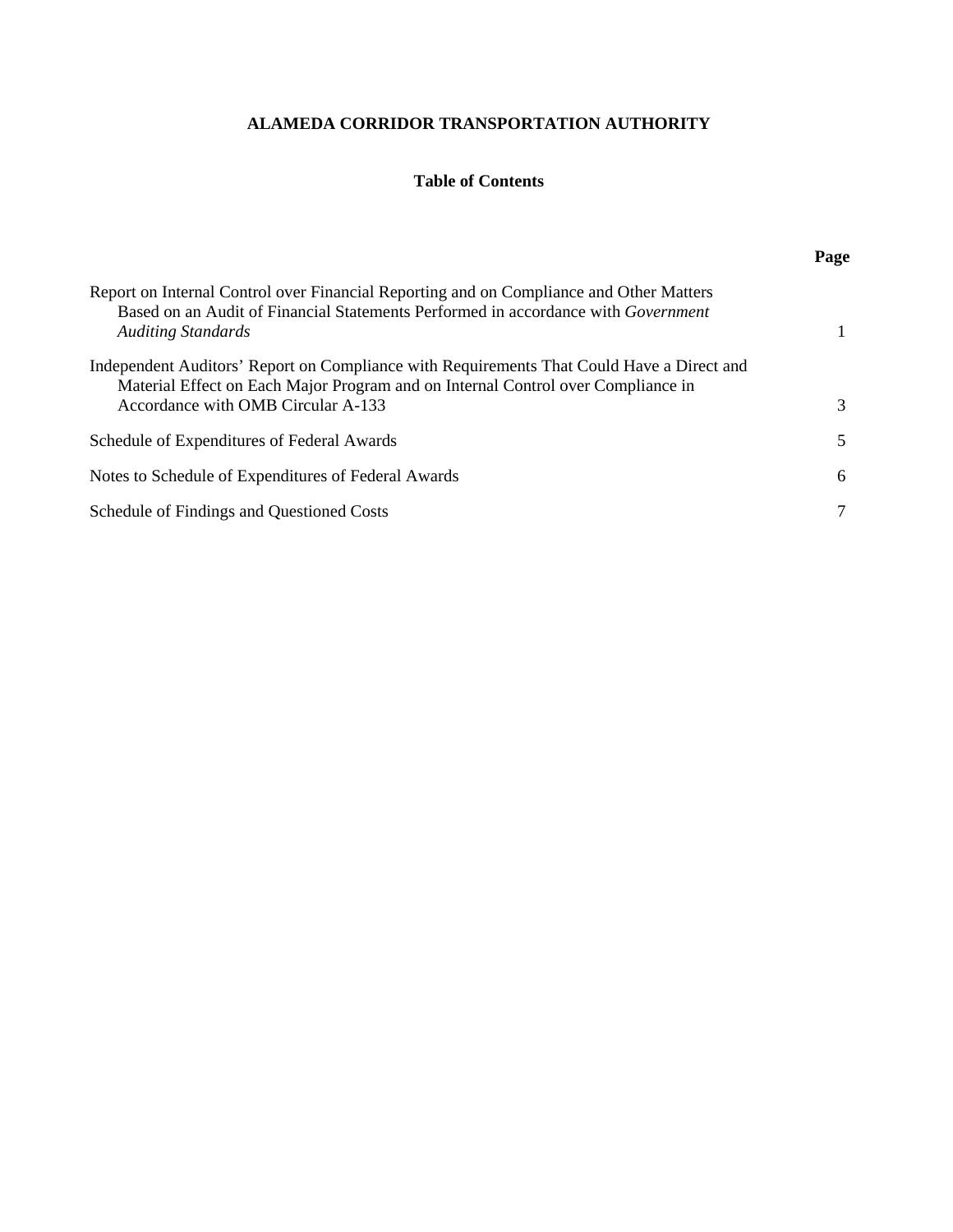

**KPMG LLP**  Suite 700 20 Pacifica Irvine, CA 92618-3391

# **Report on Internal Control over Financial Reporting and on Compliance and Other Matters Based on an Audit of Financial Statements Performed in accordance with** *Government Auditing Standards*

The Governing Board Alameda Corridor Transportation Authority:

We have audited the basic financial statements of the Alameda Corridor Transportation Authority (the Authority) as of and for the year ended June 30, 2011, and have issued our report thereon dated November 4, 2011. We conducted our audit in accordance with auditing standards generally accepted in the United States of America and the standards applicable to financial audit contained in *Government Auditing Standards*, issued by the Comptroller General of the United States.

# **Internal Control over Financial Reporting**

In planning and performing our audit, we considered the Authority's internal control over financial reporting as a basis for designing our auditing procedures for the purpose of expressing our opinion on the financial statements, but not for the purpose of expressing an opinion on the effectiveness of the Authority's internal control over financial reporting. Accordingly, we do not express an opinion on the effectiveness of the Authority's internal control over financial reporting.

A deficiency in internal control over financial reporting exists when the design or operation of a control does not allow management or employees, in the normal course of performing their assigned functions, to prevent, or detect and correct misstatements on a timely basis. A material weakness is a deficiency, or combination of deficiencies, in internal control over financial reporting, such that there is a reasonable possibility that a material misstatement of the entity's financial statements will not be prevented, or detected and corrected on a timely basis.

Our consideration of internal control over financial reporting was for the limited purpose described in the first paragraph of this section and was not designed to identify all deficiencies in internal control over financial reporting that might be deficiencies, significant deficiencies, or material weaknesses. We did not identify any deficiencies in internal control over financial reporting that we consider to be material weaknesses, as defined above.

# **Compliance and Other Matters**

As part of obtaining reasonable assurance about whether the Authority's financial statements are free of material misstatement, we performed tests of its compliance with certain provisions of laws, regulations, contracts, and grant agreements, noncompliance with which could have a direct and material effect on the determination of financial statement amounts. However, providing an opinion on compliance with those provisions was not an objective of our audit, and accordingly, we do not express such an opinion. The results of our tests disclosed no instances of noncompliance or other matters that are required to be reported under *Government Auditing Standards*.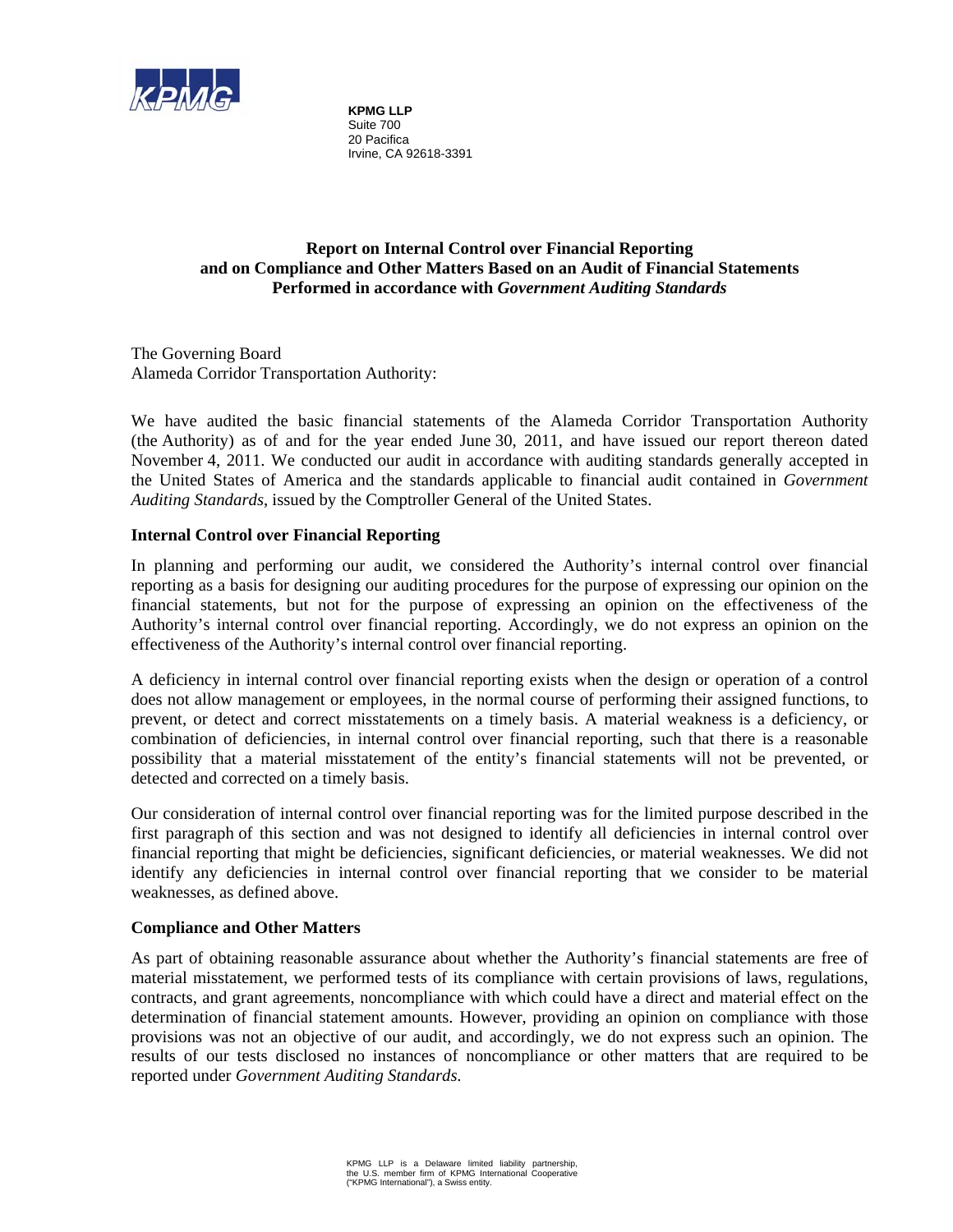

This report is intended solely for the information and use of management, the governing board, and others within the Authority, as well as federal awarding agencies and pass-through entities, and is not intended to be and should not be used by anyone other than these specified parties.

KPMG LLP

November 4, 2011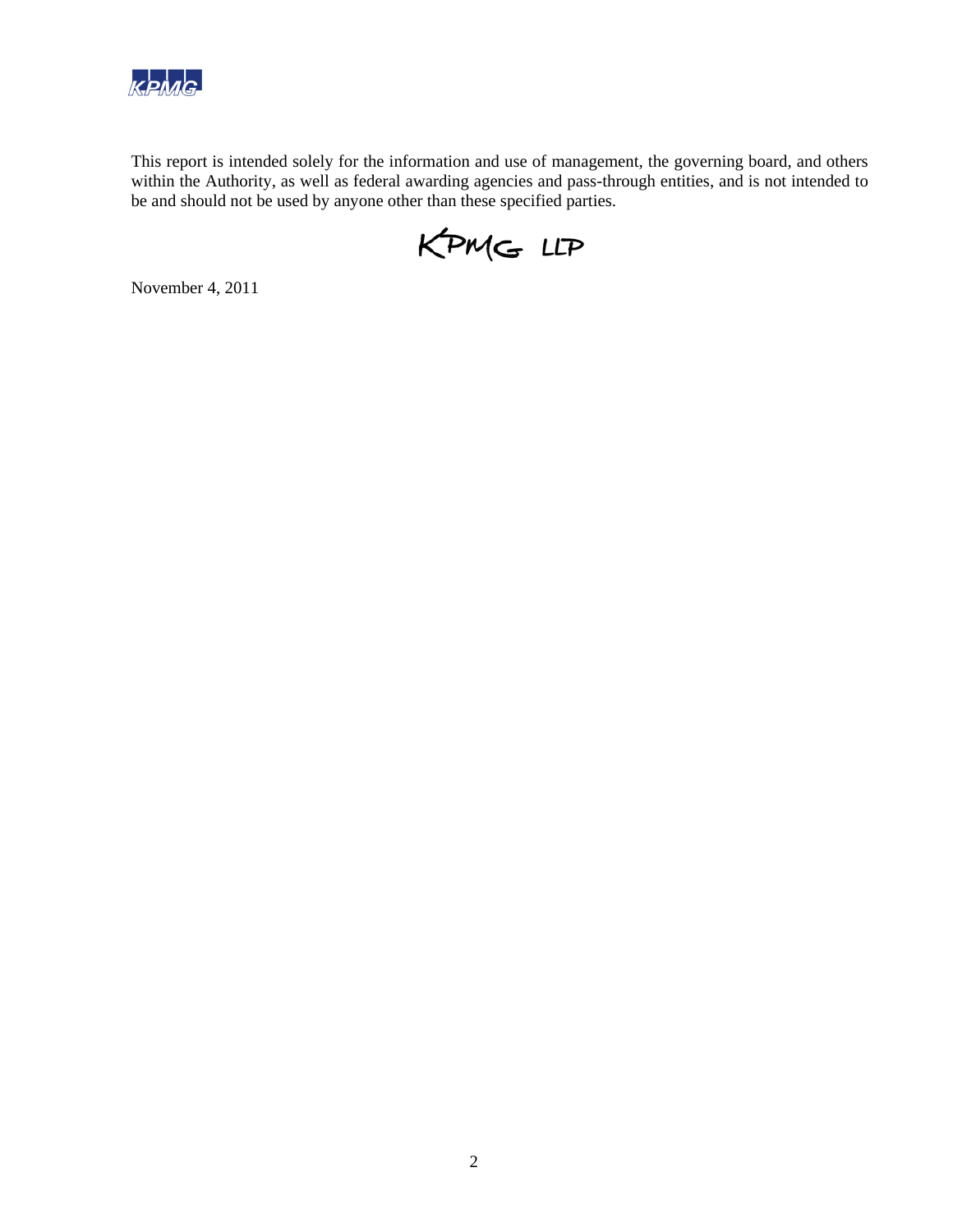

**KPMG LLP**  Suite 700 20 Pacifica Irvine, CA 92618-3391

# **Independent Auditors' Report on Compliance with Requirements That Could Have a Direct and Material Effect on Each Major Program and on Internal Control over Compliance in Accordance with OMB Circular A-133**

The Governing Board Alameda Corridor Transportation Authority:

# **Compliance**

We have audited the Alameda Corridor Transportation Authority's (the Authority) compliance with the types of compliance requirements described in the U.S. Office of Management and Budget (OMB) *Circular A-133 Compliance Supplement* that could have a direct and material effect on each of the Authority's major federal programs for the year ended June 30, 2011. The Authority's major federal program is identified in the summary of auditors' results section of the accompanying schedule of findings and questioned costs. Compliance with the requirements of laws, regulations, contracts, and grants applicable to its major federal program is the responsibility of the Authority's management. Our responsibility is to express an opinion on the Authority's compliance based on our audit.

We conducted our audit of compliance in accordance with auditing standards generally accepted in the United States of America; the standards applicable to financial audits contained in *Government Auditing Standards*, issued by the Comptroller General of the United States; and OMB Circular A-133, *Audits of States, Local Governments, and Non-Profit Organizations*. Those standards and OMB Circular A-133 require that we plan and perform the audit to obtain reasonable assurance about whether noncompliance with the types of compliance requirements referred to above that could have a direct and material effect on a major federal program occurred. An audit includes examining, on a test basis, evidence about the Authority's compliance with those requirements and performing such other procedures as we considered necessary in the circumstances. We believe that our audit provides a reasonable basis for our opinion. Our audit does not provide a legal determination of the Authority's compliance with those requirements.

In our opinion, the Alameda Corridor Transportation Authority complied, in all material respects, with the compliance requirements referred to above that could have a direct and material effect on its major federal program for the year ended June 30, 2011. However, the results of our auditing procedures disclosed instances of noncompliance with those requirements, which are required to be reported in accordance with OMB Circular A-133 and which are described in the accompanying schedule of findings and questioned costs as items F–2011-01.

# **Internal Control over Compliance**

Management of the Authority is responsible for establishing and maintaining effective internal control over compliance with the requirements of laws, regulations, contracts, and grants applicable to federal programs. In planning and performing our audit, we considered the Authority's internal control over compliance with the requirements that could have a direct and material effect on a major federal program to determine the auditing procedures for the purpose of expressing our opinion on compliance and to test and report on internal control over compliance in accordance with OMB Circular A-133, but not for the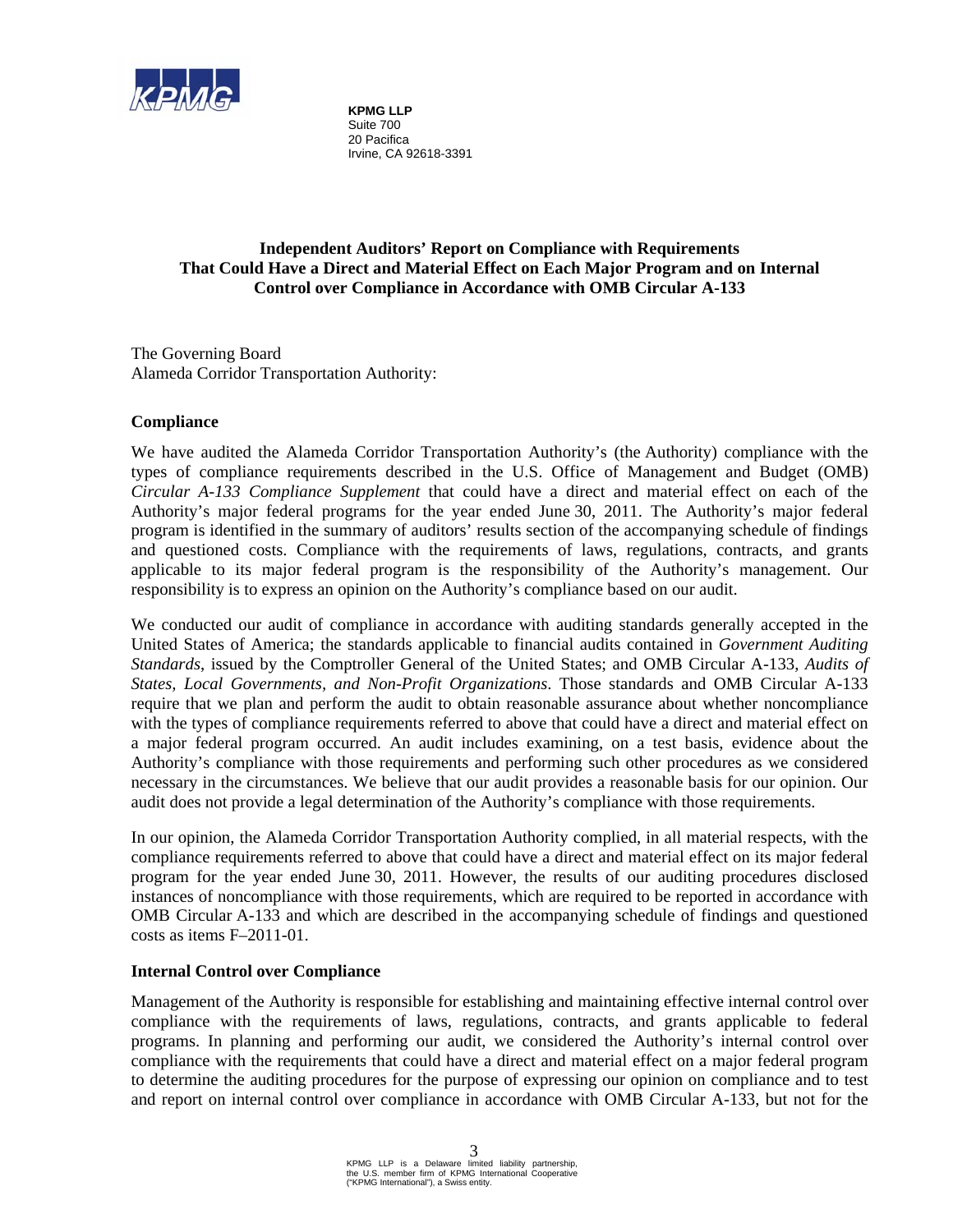

purpose of expressing an opinion on the effectiveness of internal control over compliance. Accordingly, we do not express an opinion on the effectiveness of the Authority's internal control over compliance.

A deficiency in internal control over compliance exists when the design or operation of a control over compliance does not allow management or employees, in the normal course of performing their assigned functions, to prevent, or detect and correct, noncompliance with a type of compliance requirement of a federal program on a timely basis. A material weakness in internal control over compliance is a deficiency, or combination of deficiencies, in internal control over compliance, such that there is a reasonable possibility that material noncompliance with a type of compliance requirement of a federal program will not be prevented, or detected and corrected, on a timely basis.

Our consideration of internal control over compliance was for the limited purpose described in the first paragraph of this section and was not designed to identify all deficiencies in internal control over compliance that might be deficiencies, significant deficiencies, or material weaknesses. We did not identify any deficiencies in internal control over compliance that we consider to be material weaknesses, as defined above. However, we identified certain deficiencies in internal control over compliance that we consider to be significant deficiencies as described in the accompanying schedule of findings and questioned costs as items F–2011-01. A significant deficiency in internal control over compliance is a deficiency, or a combination of deficiencies, in internal control over compliance with a type of compliance requirement of a federal program that is less severe than a material weakness in internal control over compliance, yet important enough to merit attention by those charged with governance.

### **Schedule of Expenditures of Federal Awards**

We have audited the basic financial statements of the Authority as of and for the year ended June 30, 2011, and have issued our report thereon dated November 4, 2011. Our audit was performed for the purpose of forming an opinion on the basic financial statements taken as a whole. The accompanying schedule of expenditures of federal awards is presented for purposes of additional analysis as required by OMB Circular A-133 and is not a required part of the basic financial statements. Such information has been subjected to the auditing procedures applied in the audit of the basic financial statements and, in our opinion, is fairly stated, in all material respects, in relation to the basic financial statements taken as a whole.

The Authority's responses to the findings identified in our audit are described in the accompanying schedule of findings and questioned costs. We did not audit the Authority's responses and, accordingly, we express no opinion on the responses.

This report is intended solely for the information and use of the Authority's governing board, the audit committee, management, and federal awarding agencies and pass-through entities, and is not intended to be and should not be used by anyone other than these specified parties.

KPMG LLP

November 4, 2011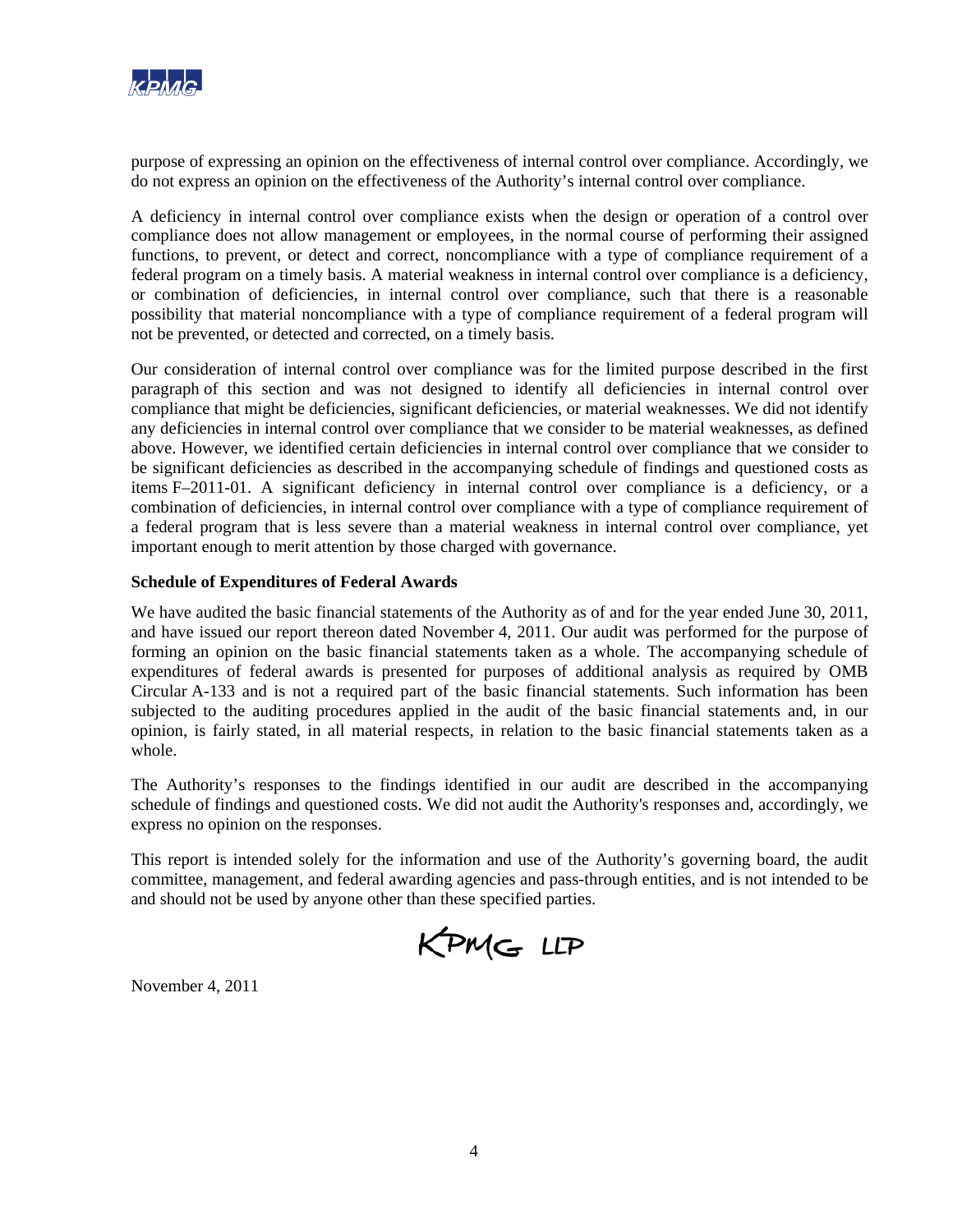Schedule of Expenditures of Federal Awards

Year ended June 30, 2011

| <b>Federal agency/Program title</b>                                                                                    | Grant/<br>Cooperative<br>agreement<br>numbers | <b>Catalog of</b><br>Federal<br><b>Domestic</b><br><b>Assistance</b><br>number |    | Federal<br>expenditures/<br>disbursements |
|------------------------------------------------------------------------------------------------------------------------|-----------------------------------------------|--------------------------------------------------------------------------------|----|-------------------------------------------|
| U.S. Department of Transportation:<br>Passed through the California Department of<br>Transportation SR47 Schuyler Heim | 07-4872 and                                   |                                                                                |    |                                           |
| Bridge and the expressway                                                                                              | $07 - 6246R$                                  | 20.205                                                                         | \$ | 4,064,900                                 |
| Total expenditures of federal awards                                                                                   |                                               |                                                                                | S  | 4,064,900                                 |

See accompanying notes to schedule of expenditures of federal awards and accompanying independent auditors' report on compliance with requirements that could have a direct and material effect on each major program and on internal control over compliance in accordance with OMB Circular A-133.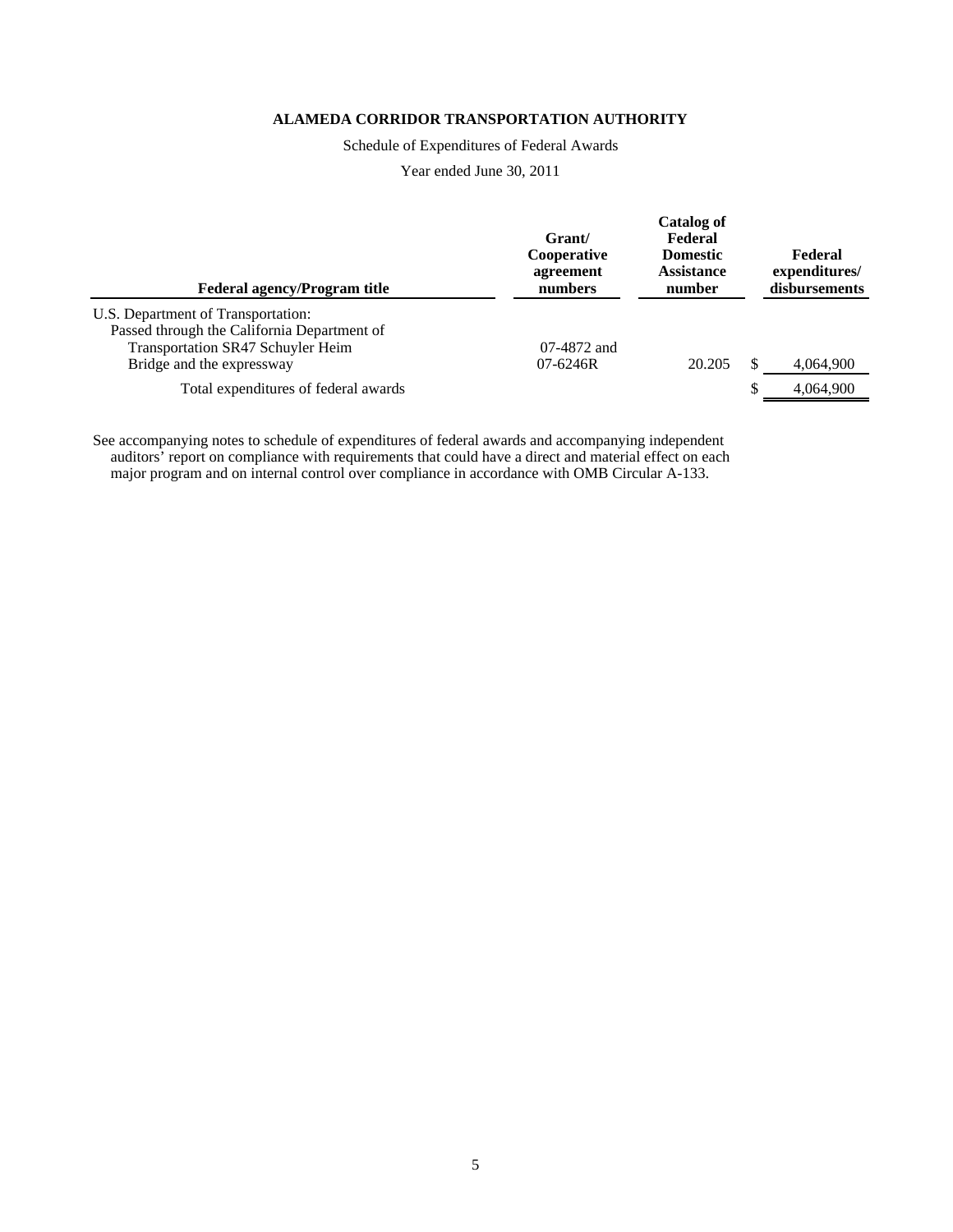Notes to Schedule of Expenditures of Federal Awards

Year ended June 30, 2011

#### **(1) General**

The accompanying schedule of expenditures of federal awards presents the activity of all federal awards programs of the Alameda Corridor Transportation Authority (the Authority).

#### **(2) Basis of Accounting**

The accompanying schedule of expenditures of federal awards is presented using the accrual basis of accounting, which is described in note 2 to the basic financial statements of the Authority as of and for the year ended June 30, 2011.

## **(3) Relationship to Federal Financial Reports**

Amounts reported in the accompanying schedule of expenditures of federal awards agree with the amounts reported in the related federal financial reports.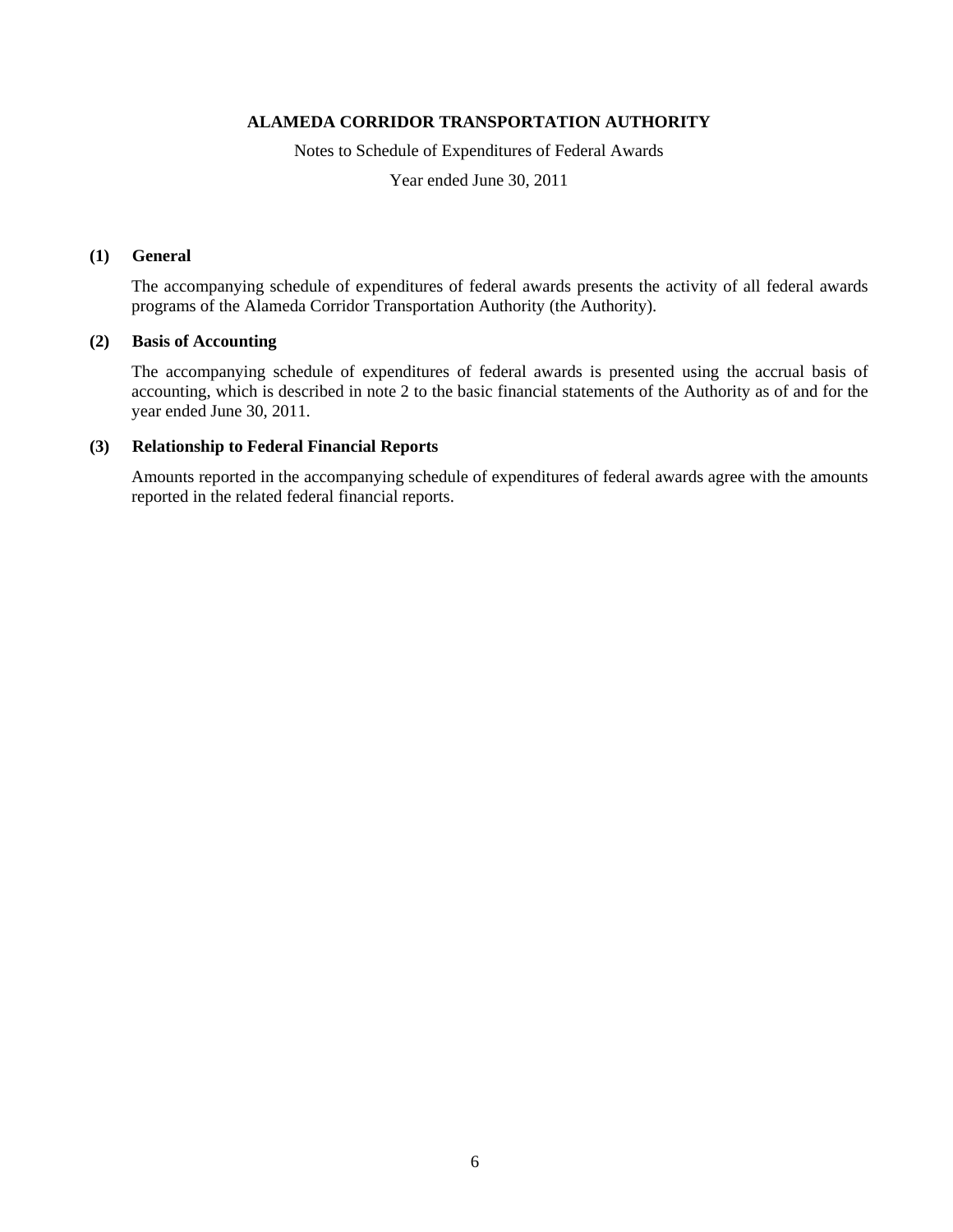Schedule of Findings and Questioned Costs

Year ended June 30, 2011

# **(1) Summary of Auditors' Results**

# *Financial Statements*

The type of auditors' report issued on the financial statements: **Unqualified opinion**

Internal control over financial reporting:

- Material weaknesses identified in internal control over financial reporting: **None noted**
- Significant deficiencies identified in internal control over financial reporting that are not considered to be material weaknesses: **None reported**

Noncompliance that is material to the financial statements: **None noted**

### *Federal Awards*

Internal control over major programs:

- Material weaknesses identified in internal control over major programs: **None noted**
- Significant deficiencies in internal control over major programs that are not considered to be material weaknesses: **F-2011-01**

The type of auditors' report issued on compliance for the major program: **Unqualified opinion**

Any audit findings that are required to be reported in accordance with Section 510(a) of OMB Circular A-133: **F-2011-01**

Identification of major program:

| Name of federal program                                                                                                      |
|------------------------------------------------------------------------------------------------------------------------------|
| U.S. Department of Transportation:<br>Passed through the California<br>Department of Transportation<br>Pacific Coast Highway |
|                                                                                                                              |

- Dollar threshold used to distinguish between Type A and Type B programs: \$300,000
- Auditee qualified as a low-risk auditee under Section 530 of OMB Circular A-133: No
- **(2) Findings Relating to the Financial Statements Reported in Accordance with** *Government Auditing Standards*

None noted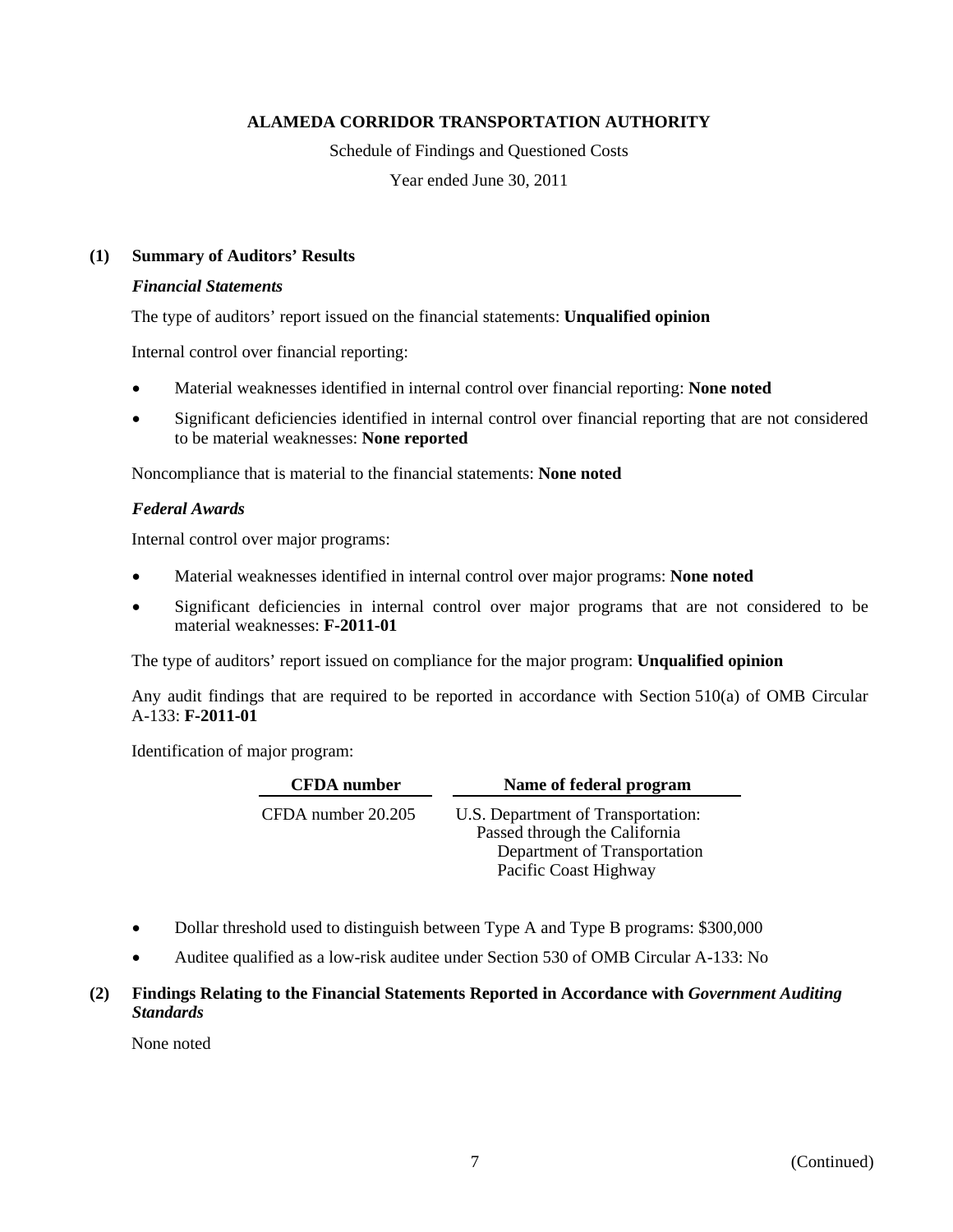Schedule of Findings and Questioned Costs

Year ended June 30, 2011

#### **(3) Findings and Recommendations Relating to Federal Awards**

**Finding F-2011-01 Procurement and Suspension and Debarment – Suspension and Debarment Certifications** 

*Federal Program Information* 

| Federal Catalog Number:     | 20.205                                    |
|-----------------------------|-------------------------------------------|
| Federal Program Name:       | SR 47 Schuyler Heim Bridge and Expressway |
| Federal Agency:             | U. S. Department of Transportation        |
| <b>Pass-Through Entity:</b> | California Department of Transportation   |

*Federal Award Number and Award Year*: 07-4872; 07-6246R (2009; 2010)

### *Criteria*

Title 2 – *Grants and Agreements, Chapter II – Office of Management and Budget Circulars and Guidance, Part 215 – Uniform Administrative Requirements for Grants and Agreements with Subpart B – Pre-Award Requirements, Section 215.13, Debarment and suspension*.

Federal awarding agencies and recipients shall comply with Federal agency regulations implementing E.O.s 12549 and 12689, "*Debarment and Suspension*.'' Under those regulations, certain parties who are debarred, suspended or otherwise excluded may not be participants or principals in federal assistance awards and subawards, and in certain contracts under those awards and subawards.

#### *Condition and Context*

In our procedures performed over the Authority's procurement transactions, we selected a sample of expenditures that exceeded the small purchase threshold of \$25,000 and requested the Authority's documentation to support that it either a) obtained a signed certification from the vendor of its nonsuspension or debarment or b) reviewed the epls.gov Web site and verified that the vendor had not been suspended or debarred. The Authority was unable to provide documentation to support that it had performed either for two of the four vendors that were sampled. However, we independently reviewed the vendor names from our sample on the epls.gov web site and did not find any of their names listed.

Exceptions related to \$411,000 of the total \$3,393,000 sampled out of the total \$4,065,000 program expenditures for the fiscal year ending June 30, 2011.

# *Questioned Costs*

None